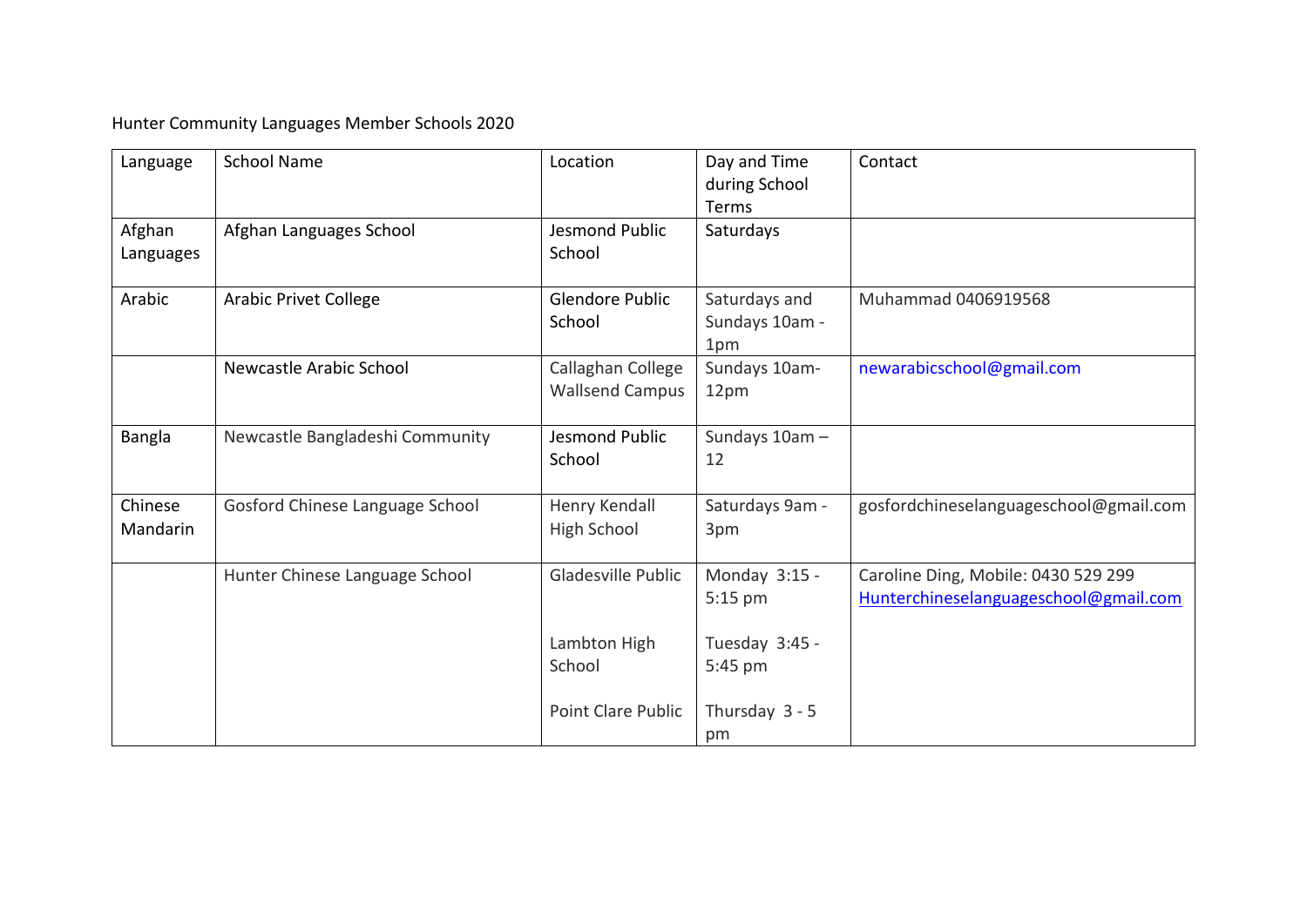| Chinese<br>Mandarin | Hanwen Chinese Education and Culture              | Crestwood<br>Community<br>Center<br>108 Crestwood<br>Drive, Baulkham<br><b>Hills</b> | Wednesdays and<br>Fridays 3:30pm -<br>5:00pm<br>Sundays 4:30pm -<br>6:00 <sub>pm</sub> | hanwenchinese@gmail.com                                                         |
|---------------------|---------------------------------------------------|--------------------------------------------------------------------------------------|----------------------------------------------------------------------------------------|---------------------------------------------------------------------------------|
|                     | Peach and Plum Chinese Culture School             | Rhodes<br>Community<br>Center                                                        | Saturdays 3:30pm<br>$-5:30pm$                                                          | Angela Zhao 0403 350 319<br>Sophia Chen 0406 970 328<br>peachplumhome@gmail.com |
| Filipino            | <b>Pinoy Community Culture Class</b>              | Wadalba<br><b>Community Public</b><br>School<br>Henry Kendall<br>High                | Fridays 3:30pm -<br>5:30pm<br>Saturdays 2pm-<br>4pm                                    | pccccentralcoast@yahoo.com.au                                                   |
| German              | Eine Kleine Deutsche Schule                       | Kotara South<br><b>Public School</b>                                                 | Wednesdays 4pm<br>$-6pm$                                                               | Renate 0424961260<br>einekleinedeutscheschule@gmail.com                         |
| Japanese            | <b>Central Coast Japanese Community</b><br>School | <b>Valley View</b><br><b>Primary School</b>                                          | Saturdays 10 -<br>noon                                                                 | ccjcls@gmail.com                                                                |
|                     | Hunter Japanese Community School                  | New Lambton<br>South Public<br>School                                                | Saturdays<br>$10 - 1$ pm (Terms<br>1 & 4)<br>$2 - 4$ pm (Terms 2<br>& 3)               | contacthics@gmail.com                                                           |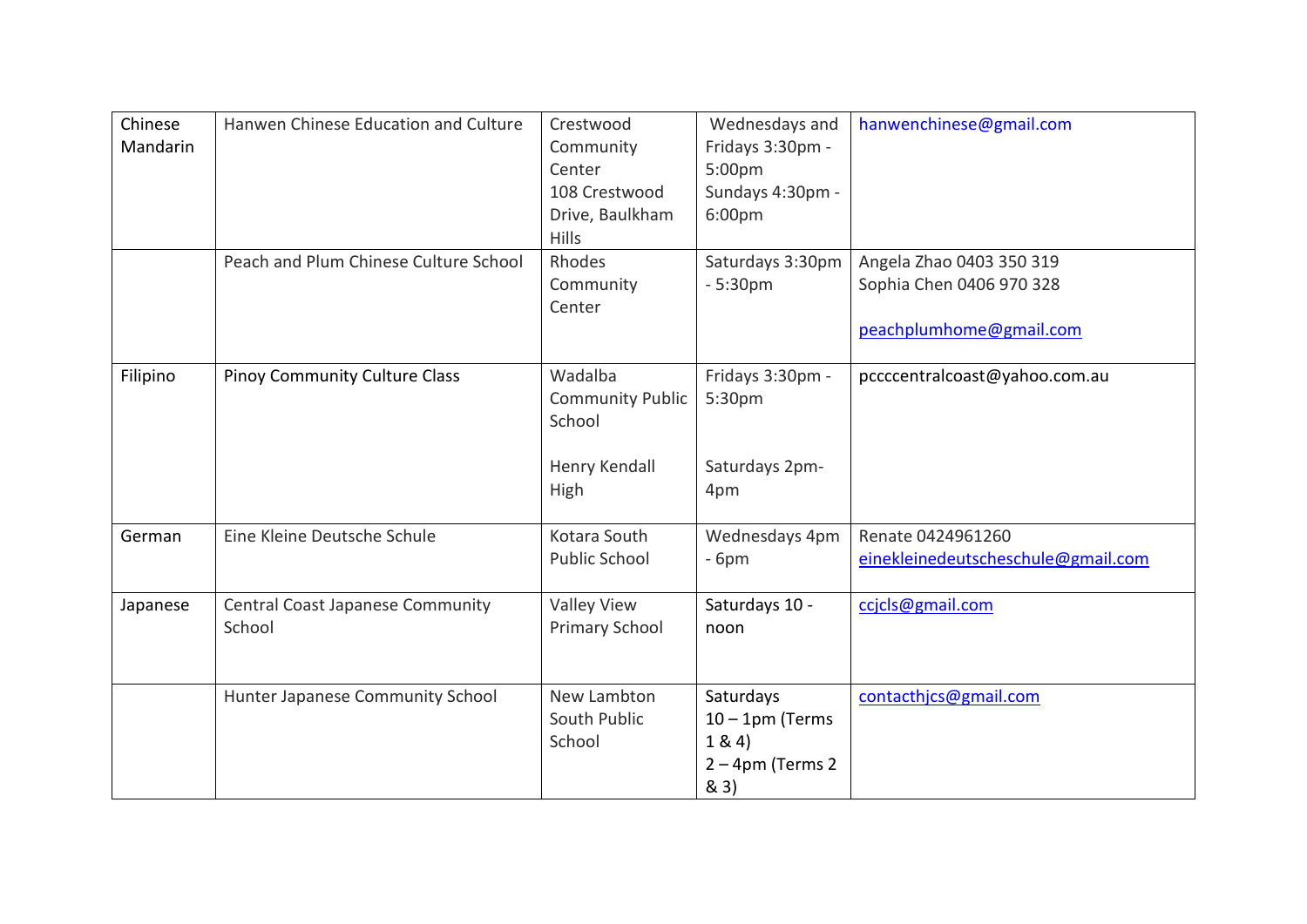| Korean     | Newcastle Korean Language School                                           | Lambton Public<br>School                                                                      | Saturdays 10 -<br>12pm                                                                                | newcastlekoreanschool@gmail.com                          |
|------------|----------------------------------------------------------------------------|-----------------------------------------------------------------------------------------------|-------------------------------------------------------------------------------------------------------|----------------------------------------------------------|
| Polish     | Parents and Friends Committee of Polish<br><b>Association in Newcastle</b> | Newcastle Polish<br>Centre<br>Niagara Park<br>Public,<br>Gosford                              | Saturdays 9 -<br>11am<br>Wednesdays<br>$3.45 - 5.45$ pm                                               | polishnewcastle1@gmail.com                               |
| Portuguese | Aquarela Portuguese Language School                                        | The Place<br>Community<br>Centre<br>Charlestown<br><b>Henry Park</b><br><b>Community Hall</b> | Monday 4.40 -<br>5.30pm for 3 to 5<br>year olds<br>Thursday 4.15 -<br>6.15pm for 6 to<br>12 year olds | aquarelanewcastle@gmail.com                              |
| Russian    | Newcastle Russian School                                                   | Northern<br>Settlement<br><b>Services</b><br>8 Chaucer St,<br>Hamilton                        | Saturdays<br>2:15pm-4:45pm                                                                            | RussianSchoolNewcastle@outlook.com                       |
| Sinhalese  | Newcastle Sinhala School                                                   | Mayfield West<br>Demonstration<br>School                                                      | Sundays 10am-<br>1:30 <sub>pm</sub>                                                                   | newcastlesinhalaschool@gmail.com<br>http://thescf.org.au |
| Swahili    | Newcastle Kiswahili School                                                 | <b>Wallsend Public</b><br>School                                                              | Saturdays 1:30 -<br>3:30pm                                                                            | Wananchi.Newcastle@gmail.com                             |